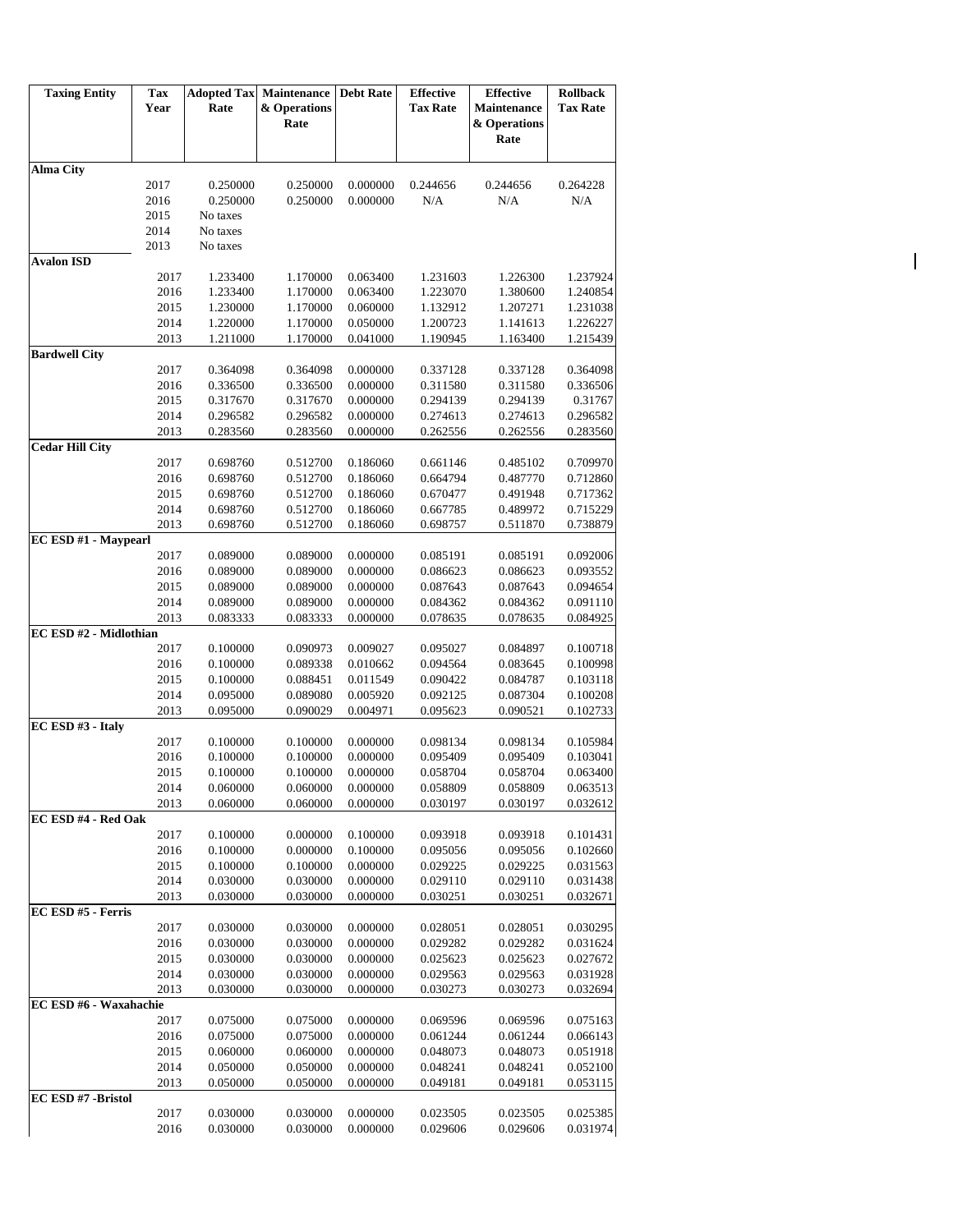|                                  | 2015 | 0.030000                      | 0.030000 | 0.000000 | 0.029317 | 0.029317 | 0.031662 |
|----------------------------------|------|-------------------------------|----------|----------|----------|----------|----------|
|                                  |      |                               |          |          |          |          |          |
|                                  | 2014 | 0.030000                      | 0.030000 | 0.000000 | 0.029118 | 0.029118 | 0.031447 |
|                                  | 2013 | 0.030000                      | 0.030000 | 0.000000 | 0.030026 | 0.030026 | 0.032428 |
| EC ESD #8 - Avalon               |      |                               |          |          |          |          |          |
|                                  | 2017 | 0.100000                      | 0.062896 | 0.037104 | 0.099847 | 0.062009 | 0.104073 |
|                                  |      | 0.100000                      |          | 0.038000 | 0.098544 |          |          |
|                                  | 2016 |                               | 0.062000 |          |          | 0.061097 | 0.103165 |
|                                  | 2015 | 0.100000                      | 0.062000 | 0.038000 | 0.095240 | 0.057143 | 0.099559 |
|                                  | 2014 | 0.100000                      | 0.060000 | 0.040000 | 0.099415 | 0.059228 | 0.103535 |
|                                  | 2013 | 0.100000                      | 0.059577 | 0.040423 | 0.097398 | 0.056490 | 0.101432 |
| EC ESD #9 - Palmer               |      |                               |          |          |          |          |          |
|                                  |      |                               |          |          |          |          |          |
|                                  | 2017 | 0.060000                      | 0.060000 | 0.000000 | 0.056425 | 0.056425 | 0.060939 |
|                                  | 2016 | 0.060000                      | 0.060000 | 0.000000 | 0.057469 | 0.057469 | 0.062066 |
|                                  | 2015 | 0.060000                      | 0.060000 | 0.000000 | 0.057662 | 0.057662 | 0.062274 |
|                                  | 2014 | 0.060000                      | 0.060000 | 0.000000 | 0.057913 | 0.057913 | 0.062546 |
|                                  | 2013 |                               | 0.060000 |          | 0.029979 | 0.029979 | 0.032377 |
|                                  |      | 0.060000                      |          | 0.000000 |          |          |          |
| EC Fresh Water Supply Dist #1    |      |                               |          |          |          |          |          |
|                                  | 2017 | 1.000000                      | 1.000000 | 0.000000 | N/A      | N/A      | N/A      |
|                                  | 2016 | 1.000000                      | 1.000000 | 0.000000 | N/A      | N/A      | N/A      |
|                                  | 2015 | 1.000000                      | 1.000000 | 0.000000 | N/A      | N/A      | N/A      |
|                                  |      |                               |          |          |          |          |          |
|                                  | 2014 | 1.000000                      | 1.000000 | 0.000000 | N/A      | N/A      | N/A      |
|                                  |      | 2013 Entity not in existence. |          |          |          |          |          |
| <b>Ellis County</b>              |      |                               |          |          |          |          |          |
|                                  | 2017 | 0.359713                      | 0.330730 | 0.028983 | 0.361391 | 0.311998 | 0.365940 |
|                                  | 2016 | 0.380091                      | 0.327052 | 0.053039 | 0.363291 | 0.306797 | 0.384379 |
|                                  |      |                               |          |          |          |          |          |
|                                  | 2015 | 0.380091                      | 0.323586 | 0.056505 | 0.355138 | 0.299841 | 0.380333 |
|                                  | 2014 | 0.380091                      | 0.323607 | 0.056484 | 0.373478 | 0.321967 | 0.404208 |
|                                  | 2013 | 0.380091                      | 0.321308 | 0.058783 | 0.378477 | 0.316624 | 0.400736 |
| <b>Ellis County Lateral Road</b> |      |                               |          |          |          |          |          |
|                                  | 2017 | 0.033508                      | 0.033508 | 0.000000 | 0.031833 | 0.031833 | 0.034379 |
|                                  |      |                               |          |          |          |          |          |
|                                  | 2016 | 0.033508                      | 0.033508 | 0.000000 | 0.031990 | 0.031990 | 0.034549 |
|                                  | 2015 | 0.033508                      | 0.033508 | 0.000000 | 0.031276 | 0.031276 | 0.033778 |
|                                  | 2014 | 0.033508                      | 0.033508 | 0.000000 | 0.032899 | 0.032899 | 0.035530 |
|                                  | 2013 | 0.033508                      | 0.033508 | 0.000000 | 0.033342 | 0.033342 | 0.036009 |
| <b>Ennis City</b>                |      |                               |          |          |          |          |          |
|                                  |      |                               |          |          |          |          |          |
|                                  | 2017 | 0.710000                      | 0.470000 | 0.240000 | 0.700020 | 0.459668 | 0.736441 |
|                                  | 2016 | 0.699000                      | 0.459000 | 0.240000 | 0.639892 | 0.420640 | 0.701340 |
|                                  | 2015 | 0.669174                      | 0.439891 | 0.229283 | 0.659568 | 0.407308 | 0.669175 |
|                                  | 2014 | 0.695000                      | 0.429183 | 0.265817 | 0.710223 | 0.458543 | 0.761043 |
|                                  |      |                               |          |          |          |          |          |
|                                  | 2013 | 0.695000                      | 0.448714 | 0.246286 | 0.681152 | 0.447870 | 0.729985 |
| <b>Ennis ISD</b>                 |      |                               |          |          |          |          |          |
|                                  | 2017 | 1.535800                      | 1.040000 | 0.495800 | 1.505506 | 1.083800 | 1.534947 |
|                                  | 2016 | 1.540000                      | 1.040000 | 0.500000 | 1.474056 | 1.082900 | 1.557222 |
|                                  | 2015 | 1.540000                      | 1.040000 | 0.500000 | 1.432521 | 1.022366 | 1.556231 |
|                                  | 2014 |                               |          |          |          |          |          |
|                                  |      | 1.540000                      | 1.040000 | 0.500000 | 1.558516 | 1.038606 | 1.556455 |
|                                  | 2013 | 1.540000                      | 1.040000 | 0.500000 | 1.522168 | 1.045700 | 1.577288 |
| <b>Ferris City</b>               |      |                               |          |          |          |          |          |
|                                  | 2017 | 0.687134                      | 0.466041 | 0.221093 | 0.634490 | 0.400716 | 0.653865 |
|                                  | 2016 | 0.687134                      | 0.433964 | 0.253170 | 0.659897 | 0.405681 | 0.693488 |
|                                  |      |                               |          | 0.256902 |          |          |          |
|                                  | 2015 | 0.687134                      | 0.430232 |          | 0.671200 | 0.412631 | 0.702543 |
|                                  | 2014 | 0.687134                      | 0.422427 | 0.264707 | 0.690443 | 0.424460 | 0.725548 |
|                                  | 2013 | 0.687134                      | 0.422427 | 0.264707 | 0.684301 | 0.412341 | 0.711228 |
| Ferris ISD                       |      |                               |          |          |          |          |          |
|                                  | 2017 | 1.387300                      | 1.170000 | 0.217300 | 1.225237 | 1.238000 | 1.407315 |
|                                  |      | 1.355000                      |          |          |          |          |          |
|                                  | 2016 |                               | 1.170000 | 0.185000 | 1.308962 | 1.070600 | 1.244426 |
|                                  | 2015 | 1.355000                      | 1.040000 | 0.315000 | 1.257822 | 1.052061 | 1.376327 |
|                                  | 2014 | 1.325000                      | 1.040000 | 0.285000 | 1.295007 | 1.045146 | 1.335427 |
|                                  | 2013 | 1.310000                      | 1.040000 | 0.270000 | 1.310413 | 1.050400 | 1.351653 |
| <b>Frost ISD</b>                 |      |                               |          |          |          |          |          |
|                                  |      |                               |          |          |          |          |          |
|                                  | 2017 | 1.174250                      | 1.116400 | 0.057850 | 1.116400 | 1.116400 | 1.170000 |
|                                  | 2016 | 1.220800                      | 1.170000 | 0.050800 | 1.245200 | 1.245200 | 1.170000 |
|                                  | 2015 | 1.230750                      | 1.170000 | 0.060750 | 1.223600 | 1.170000 | 1.230750 |
|                                  | 2014 | 1.240400                      | 1.125400 | 0.115000 | 1.200400 | 1.170000 | 1.240400 |
|                                  |      |                               |          |          |          |          |          |
|                                  | 2013 | 1.255000                      | 1.170000 | 0.085000 | 1.273000 | 1.170000 | 1.313000 |
| <b>Garrett City</b>              |      |                               |          |          |          |          |          |
|                                  | 2017 | 0.493196                      | 0.493196 | 0.000000 | 0.456663 | 0.456663 | 0.493196 |
|                                  | 2016 | 0.500000                      | 0.500000 | 0.000000 | 0.480879 | 0.480879 | 0.519349 |
|                                  | 2015 | 0.500000                      | 0.500000 | 0.000000 | 0.471620 | 0.471620 | 0.509349 |
|                                  |      |                               |          |          |          |          |          |
|                                  | 2014 | 0.468793                      | 0.468793 | 0.000000 | 0.434068 | 0.434068 | 0.468793 |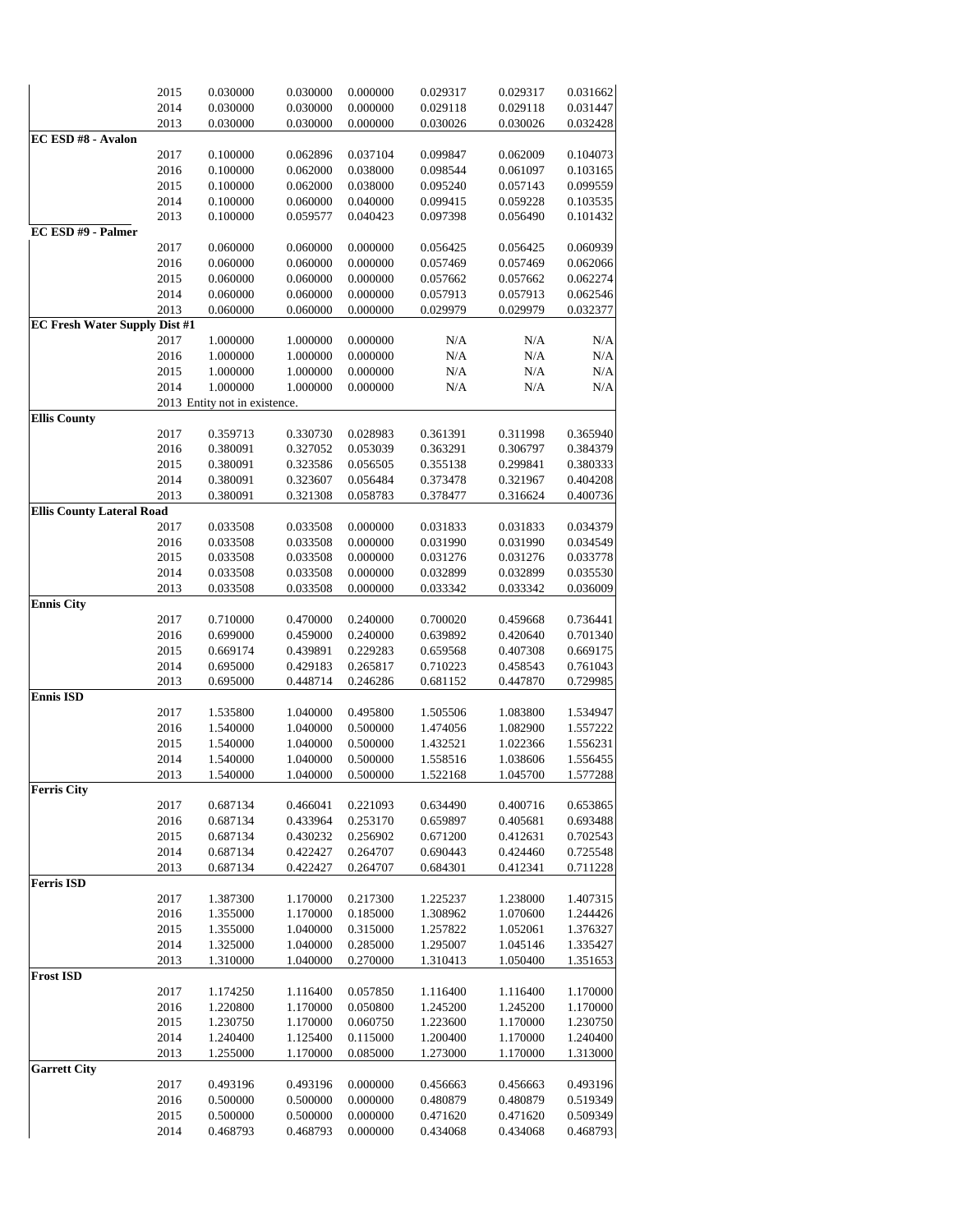|                           | 2013 | 0.445091 | 0.445091                                        | 0.000000 | 0.445091                                                   | 0.445091 | 0.480698 |
|---------------------------|------|----------|-------------------------------------------------|----------|------------------------------------------------------------|----------|----------|
| <b>Glenn Heights City</b> |      |          |                                                 |          |                                                            |          |          |
|                           | 2017 | 0.885434 | 0.670822                                        | 0.214612 | 0.851394                                                   | 0.621132 | 0.885434 |
|                           | 2016 | 0.935530 | 0.682468                                        | 0.253062 | 0.750172                                                   | 0.645289 | 0.949974 |
|                           | 2015 | 0.793400 | 0.682474                                        | 0.110926 | 0.735130                                                   | 0.631922 | 0.793401 |
|                           | 2014 | 0.795000 | 0.683390                                        | 0.111610 | 0.766348                                                   | 0.654447 | 0.818370 |
|                           | 2013 | 0.795000 | 0.678914                                        | 0.116086 | 0.797155                                                   | 0.681014 | 0.851581 |
| <b>Grand Prairie City</b> |      |          |                                                 |          |                                                            |          |          |
|                           | 2017 | 0.669998 | 0.471196                                        | 0.198802 | 0.622006                                                   | 0.439647 | 0.673620 |
|                           | 2016 | 0.669998 | 0.473549                                        | 0.196449 | 0.617077                                                   | 0.444174 | 0.676156 |
|                           | 2015 | 0.669998 | 0.484892                                        | 0.185106 | 0.652123                                                   | 0.462393 | 0.674490 |
|                           | 2014 | 0.669998 | 0.484892                                        | 0.185106 | 0.636099                                                   | 0.450799 | 0.671968 |
| <b>Italy City</b>         | 2013 | 0.669998 | 0.484892                                        | 0.185106 | 0.654841                                                   | 0.466582 | 0.689014 |
|                           | 2017 | 0.906439 | 0.495117                                        | 0.411322 | 0.906439                                                   | 0.593357 | 0.962857 |
|                           | 2016 | 0.926327 | 0.513269                                        | 0.413058 | 0.926327                                                   | 0.545843 | 0.931870 |
|                           | 2015 | 0.974714 | 0.483502                                        | 0.491212 | 0.974714                                                   | 0.543607 | 1.007720 |
|                           | 2014 | 1.011600 | 0.484854                                        | 0.526746 | 1.011600                                                   | 0.558057 | 1.052647 |
|                           | 2013 | 1.011456 | 0.480910                                        | 0.530546 | 1.011456                                                   | 0.543005 | 1.039244 |
| <b>Italy ISD</b>          |      |          |                                                 |          |                                                            |          |          |
|                           | 2017 | 1.585000 | 1.170000                                        | 0.415000 | 1.531227                                                   | 1.480400 | 1.585095 |
|                           | 2016 | 1.584972 | 1.170000                                        | 0.414972 | 1.495251                                                   | 1.248300 | 1.584972 |
|                           | 2015 | 1.585000 | 1.170000                                        | 0.415000 | 1.162744                                                   | 1.191278 | 1.619974 |
|                           | 2014 | 1.246960 | 1.170000                                        | 0.076960 | 1.226394                                                   | 1.166968 | 1.252828 |
|                           | 2013 | 1.246960 | 1.170000                                        | 0.076960 | 1.249539                                                   | 1.217500 | 1.252712 |
| <b>Levee District #2</b>  |      |          |                                                 |          |                                                            |          |          |
|                           | 2017 |          |                                                 |          | 2.000000 Tax rate per acre. No additional tax rates apply. |          |          |
|                           | 2016 |          |                                                 |          | 2.000000 Tax rate per acre. No additional tax rates apply. |          |          |
|                           | 2015 |          |                                                 |          | 2.000000 Tax rate per acre. No additional tax rates apply. |          |          |
|                           | 2014 |          |                                                 |          | 2.000000 Tax rate per acre. No additional tax rates apply. |          |          |
|                           | 2013 |          |                                                 |          | 2.000000 Tax rate per acre. No additional tax rates apply. |          |          |
| Levee District #3         |      |          |                                                 |          |                                                            |          |          |
|                           | 2017 |          |                                                 |          | 8.000000 Tax rate per acre. No additional tax rates apply. |          |          |
|                           | 2016 |          |                                                 |          | 8.000000 Tax rate per acre. No additional tax rates apply. |          |          |
|                           | 2015 |          |                                                 |          | 8.000000 Tax rate per acre. No additional tax rates apply. |          |          |
|                           | 2014 |          |                                                 |          | 8.000000 Tax rate per acre. No additional tax rates apply. |          |          |
|                           | 2013 |          |                                                 |          | 8.000000 Tax rate per acre. No additional tax rates apply. |          |          |
| <b>Levee District #4</b>  |      |          |                                                 |          |                                                            |          |          |
|                           | 2017 |          |                                                 |          | 0.250000 Tax rate per acre. No additional tax rates apply. |          |          |
|                           | 2016 |          |                                                 |          | 0.250000 Tax rate per acre. No additional tax rates apply. |          |          |
|                           | 2015 |          |                                                 |          | 0.250000 Tax rate per acre. No additional tax rates apply. |          |          |
|                           | 2014 |          |                                                 |          | 0.250000 Tax rate per acre. No additional tax rates apply. |          |          |
| <b>Mansfield City</b>     | 2013 |          | 0.000000 No taxes billed or collected for year. |          |                                                            |          |          |
|                           | 2017 | 0.710000 | 0.474458                                        | 0.235542 | 0.681441                                                   | 0.447761 | 0.719123 |
|                           | 2016 | 0.710000 | 0.470777                                        | 0.239223 | 0.666731                                                   | 0.436873 | 0.711045 |
|                           | 2015 | 0.710000 | 0.468325                                        | 0.241675 | 0.720352                                                   | 0.474735 | 0.754388 |
|                           | 2014 | 0.710000 | 0.470977                                        | 0.239023 | 0.689172                                                   | 0.445588 | 0.720258 |
|                           | 2013 | 0.710000 | 0.462490                                        | 0.247510 | 0.680123                                                   | 0.428485 | 0.726953 |
| <b>Maypearl City</b>      |      |          |                                                 |          |                                                            |          |          |
|                           | 2017 | 0.905106 | 0.531577                                        | 0.373529 | 0.905106                                                   | 0.563827 | 0.982462 |
|                           | 2016 | 0.972183 | 0.605599                                        | 0.366584 | 0.560740                                                   | 0.560740 | 0.972183 |
|                           | 2015 | 0.594862 | 0.594862                                        | 0.000000 | 0.815843                                                   | 0.550799 | 0.594862 |
|                           | 2014 | 0.834661 | 0.563503                                        | 0.271158 | 0.834661                                                   | 0.564957 | 0.881311 |
|                           | 2013 | 0.830000 | 0.561825                                        | 0.268175 | 0.791166                                                   | 0.522649 | 0.832635 |
| Maypearl ISD              |      |          |                                                 |          |                                                            |          |          |
|                           | 2017 | 1.302100 | 1.040000                                        | 0.262100 | 1.250670                                                   | 1.134400 | 1.307976 |
|                           | 2016 | 1.317000 | 1.040000                                        | 0.277000 | 1.290031                                                   | 1.096100 | 1.317317 |
|                           | 2015 | 1.346000 | 1.040000                                        | 0.306000 | 1.301471                                                   | 1.040128 | 1.395199 |
|                           | 2014 | 1.346000 | 1.040000                                        | 0.306000 | 1.368584                                                   | 1.045140 | 1.377931 |
|                           | 2013 | 1.346590 | 1.040000                                        | 0.306590 | 1.390609                                                   | 1.042800 | 1.370746 |
| <b>Midlothian City</b>    |      |          |                                                 |          |                                                            |          |          |
|                           | 2017 | 0.708244 | 0.367873                                        | 0.340371 | 0.673036                                                   | 0.346764 | 0.714876 |
|                           | 2016 | 0.708244 | 0.365641                                        | 0.342603 | 0.677454                                                   | 0.339334 | 0.709083 |
|                           | 2015 | 0.708244 | 0.354757                                        | 0.353487 | 0.653903                                                   | 0.330123 | 0.710019 |
|                           | 2014 | 0.708244 | 0.357561                                        | 0.350683 | 0.633938                                                   | 0.283931 | 0.657328 |
|                           | 2013 | 0.658244 | 0.294816                                        | 0.363428 | 0.626541                                                   | 0.272978 | 0.658244 |
| Midlothian ISD            |      |          |                                                 |          |                                                            |          |          |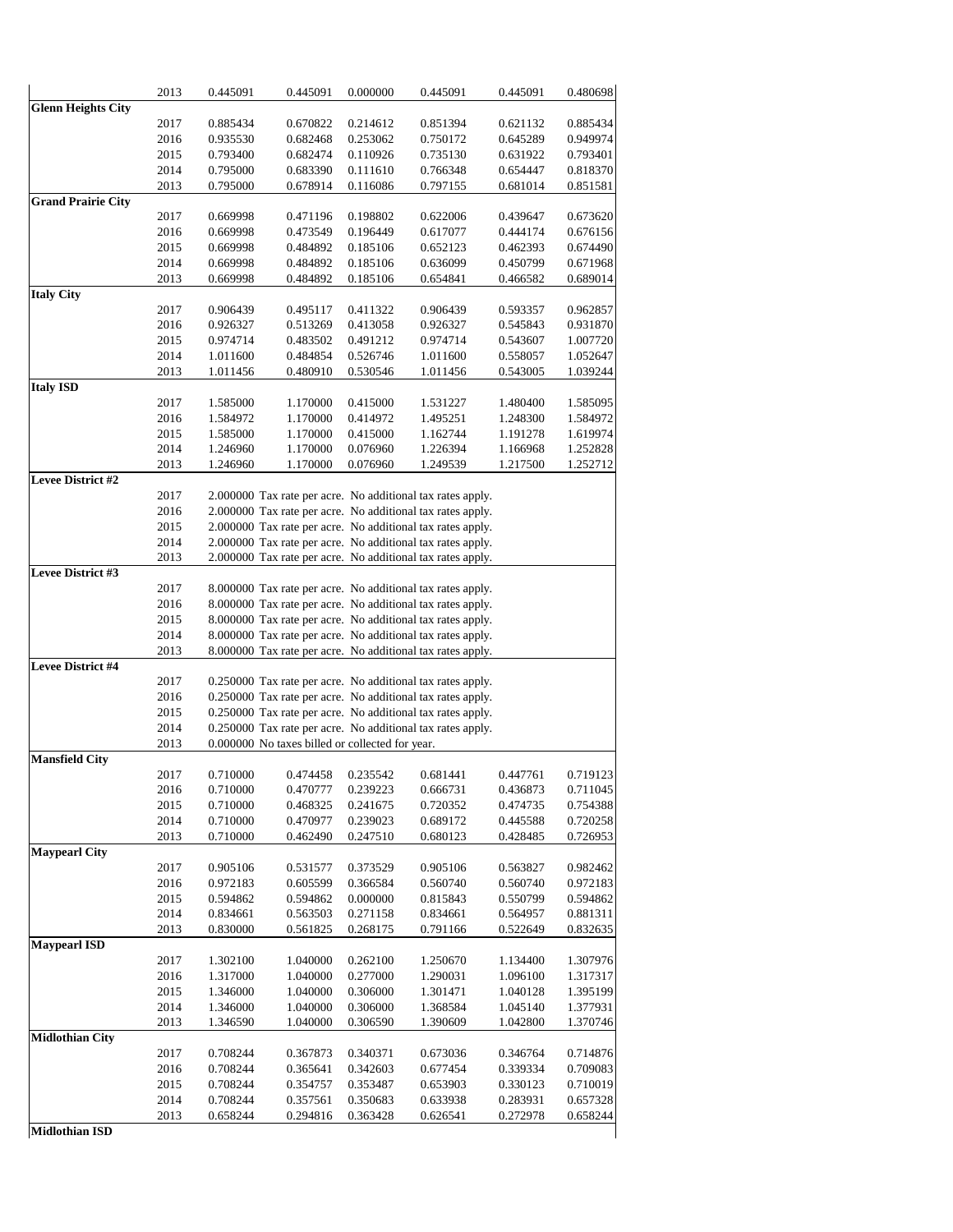|                                           | 2017         | 1.540000             | 1.040000                                             | 0.500000             | 1.468849                                                                           | 1.044500             | 1.580187             |  |  |
|-------------------------------------------|--------------|----------------------|------------------------------------------------------|----------------------|------------------------------------------------------------------------------------|----------------------|----------------------|--|--|
|                                           | 2016         | 1.540000             | 1.040000                                             | 0.500000             | 1.468639                                                                           | 1.062600             | 1.638778             |  |  |
|                                           | 2015         | 1.540000             | 1.040000                                             | 0.500000             | 1.401979                                                                           | 1.066300             | 1.618640             |  |  |
|                                           | 2014         | 1.540000             | 1.040000                                             | 0.500000             | 1.479018                                                                           | 1.028921             | 1.552444             |  |  |
|                                           | 2013         | 1.540000             | 1.040000                                             | 0.500000             | 1.499337                                                                           | 1.042200             | 1.645122             |  |  |
| <b>Midtown District PID (Commercial)</b>  |              |                      |                                                      |                      |                                                                                    |                      |                      |  |  |
|                                           | 2017         | 0.070000             |                                                      |                      | Property Improvement District. No additional tax rates apply.                      |                      |                      |  |  |
|                                           | 2016         | 0.070000             |                                                      |                      | Property Improvement District. No additional tax rates apply.                      |                      |                      |  |  |
|                                           | 2015         | 0.070000             |                                                      |                      | Property Improvement District. No additional tax rates apply.                      |                      |                      |  |  |
|                                           | 2014         | 0.070000             |                                                      |                      | Property Improvement District. No additional tax rates apply.                      |                      |                      |  |  |
|                                           | 2013         | 0.070000             |                                                      |                      | Property Improvement District. No additional tax rates apply.                      |                      |                      |  |  |
| <b>Midtown District PID (Residential)</b> |              |                      |                                                      |                      |                                                                                    |                      |                      |  |  |
|                                           |              |                      |                                                      |                      |                                                                                    |                      |                      |  |  |
|                                           | 2017         | 0.120000             |                                                      |                      | Property Improvement District. No additional tax rates apply.                      |                      |                      |  |  |
|                                           | 2016         | 0.120000             |                                                      |                      | Property Improvement District. No additional tax rates apply.                      |                      |                      |  |  |
|                                           | 2015         | 0.120000             |                                                      |                      | Property Improvement District. No additional tax rates apply.                      |                      |                      |  |  |
|                                           | 2014         | 0.120000             |                                                      |                      | Property Improvement District. No additional tax rates apply.                      |                      |                      |  |  |
|                                           | 2013         | 0.120000             |                                                      |                      | Property Improvement District. No additional tax rates apply.                      |                      |                      |  |  |
| <b>Milford City</b>                       |              |                      |                                                      |                      |                                                                                    |                      |                      |  |  |
|                                           | 2017         | 0.500000             | 0.500000                                             | 0.000000             | 0.479449                                                                           | 0.479449             | 0.517804             |  |  |
|                                           | 2016         | 0.495113             | 0.495113                                             | 0.000000             | 0.458438                                                                           | 0.458438             | 0.495113             |  |  |
|                                           | 2015         | 0.510632             | 0.510632                                             | 0.000000             | 0.510632                                                                           | 0.510632             | 0.551482             |  |  |
|                                           | 2014         | 0.518596             | 0.518596                                             | 0.000000             | 0.518596                                                                           | 0.518596             | 0.560083             |  |  |
|                                           | 2013         | 0.500000             | 0.500000                                             | 0.000000             | 0.463800                                                                           | 0.463800             | 0.500904             |  |  |
| <b>Milford ISD</b>                        |              |                      |                                                      |                      |                                                                                    |                      |                      |  |  |
|                                           | 2017         | 1.170000             | 1.170000                                             | 0.000000             | 1.205825                                                                           | 1.198800             | 1.170000             |  |  |
|                                           | 2016         | 1.170000             | 1.170000                                             | 0.000000             | 1.186715                                                                           | 1.217780             | 1.170000             |  |  |
|                                           | 2015         | 1.170000             | 1.170000                                             | 0.000000             | 1.119820                                                                           | 1.178930             | 1.170000             |  |  |
|                                           | 2014         | 1.170000             | 1.170000                                             | 0.000000             | 1.162186                                                                           | 1.169010             | 1.170000             |  |  |
|                                           | 2013         | 1.170000             | 1.170000                                             | 0.000000             | 1.185210                                                                           | 1.002640             | 1.170000             |  |  |
| <b>North Grove PID</b>                    |              |                      |                                                      |                      |                                                                                    |                      |                      |  |  |
|                                           | 2017         |                      |                                                      |                      | Taxes paid into Improvement District as an annual installment. No tax rates apply. |                      |                      |  |  |
|                                           | 2016         |                      |                                                      |                      | Taxes paid into Improvement District as an annual installment. No tax rates apply. |                      |                      |  |  |
|                                           | 2015         |                      |                                                      |                      | Taxes paid into Improvement District as an annual installment. No tax rates apply. |                      |                      |  |  |
|                                           | 2014         |                      |                                                      |                      |                                                                                    |                      |                      |  |  |
|                                           |              |                      | Entity not in existence.<br>Entity not in existence. |                      |                                                                                    |                      |                      |  |  |
|                                           | 2013         |                      |                                                      |                      |                                                                                    |                      |                      |  |  |
| <b>Oak Leaf City</b>                      |              |                      |                                                      |                      |                                                                                    |                      |                      |  |  |
|                                           | 2017         | 0.340645             | 0.340645                                             | 0.000000             | 0.340645                                                                           | 0.340645             | 0.367896             |  |  |
|                                           | 2016         | 0.363867             | 0.363867                                             | 0.000000             | 0.363867                                                                           | 0.363867             | 0.392976             |  |  |
|                                           | 2015         | 0.386480             | 0.386480                                             | 0.000000             | 0.378245                                                                           | 0.378245             | 0.408504             |  |  |
|                                           | 2014         | 0.386480             | 0.386480                                             | 0.000000             | 0.372906                                                                           | 0.372906             | 0.402738             |  |  |
|                                           | 2013         | 0.386480             | 0.386480                                             | 0.000000             | 0.387944                                                                           | 0.387944             | 0.418979             |  |  |
| <b>Ovilla City</b>                        |              |                      |                                                      |                      |                                                                                    |                      |                      |  |  |
|                                           | 2017         | 0.680399             | 0.512399                                             | 0.168000             | 0.575531                                                                           | 0.437403             | 0.680400             |  |  |
|                                           | 2016         | 0.700000             | 0.532000                                             | 0.168000             | 0.665890                                                                           | 0.506076             | 0.758867             |  |  |
|                                           | 2015         | 0.700000             | 0.532000                                             | 0.168000             | 0.640941                                                                           | 0.486590             | 0.735361             |  |  |
|                                           | 2014         | 0.671900             | 0.510100                                             | 0.161800             | 0.655815                                                                           | 0.489884             | 0.730090             |  |  |
|                                           | 2013         | 0.671900             | 0.501900                                             | 0.170000             | 0.671933                                                                           | 0.500782             | 0.752068             |  |  |
| <b>Palmer City</b>                        |              |                      |                                                      |                      |                                                                                    |                      |                      |  |  |
|                                           | 2017         | 0.689500             | 0.461223                                             | 0.228277             | 0.653329                                                                           | 0.461223             | 0.706246             |  |  |
|                                           | 2016         | 0.689500             | 0.385457                                             | 0.304043             | 0.646161                                                                           | 0.337919             | 0.561853             |  |  |
|                                           | 2015         | 0.689500             | 0.285993                                             | 0.403507             | 0.649265                                                                           | 0.327534             | 0.668911             |  |  |
|                                           | 2014         | 0.689500             | 0.247136                                             | 0.442364             | 0.661210                                                                           | 0.344335             | 0.719926             |  |  |
|                                           | 2013         | 0.689500             | 0.272085                                             | 0.417415             | 0.699155                                                                           | 0.362208             | 0.719722             |  |  |
| <b>Palmer ISD</b>                         |              |                      |                                                      |                      |                                                                                    |                      |                      |  |  |
|                                           |              |                      |                                                      |                      |                                                                                    |                      |                      |  |  |
|                                           |              |                      |                                                      |                      |                                                                                    |                      |                      |  |  |
|                                           | 2017         | 1.455000             | 1.170000                                             | 0.285000             | 1.358420                                                                           | 1.317900             | 1.486294             |  |  |
|                                           | 2016         | 1.475000             | 1.170000                                             | 0.305000             | 1.454240                                                                           | 1.319900             | 1.511919             |  |  |
|                                           | 2015         | 1.533700             | 1.170000                                             | 0.363700             | 1.429119                                                                           | 1.179139             | 1.539622             |  |  |
|                                           | 2014         | 1.550000             | 1.170000                                             | 0.380000             | 1.232378                                                                           | 1.161505             | 1.550831             |  |  |
|                                           | 2013         | 1.270000             | 1.170000                                             | 0.100000             | 1.265561                                                                           | 1.176200             | 1.281137             |  |  |
| Pecan Hill City                           |              |                      |                                                      |                      |                                                                                    |                      |                      |  |  |
|                                           | 2017         | 0.319359             | 0.319359                                             | 0.000000             | 0.295703                                                                           | 0.295703             | 0.319359             |  |  |
|                                           | 2016         | 0.324816             | 0.324816                                             | 0.000000             | 0.300756                                                                           | 0.300756             | 0.324816             |  |  |
|                                           | 2015         | 0.312110             | 0.312110                                             | 0.000000             | 0.312110                                                                           | 0.312110             | 0.337078             |  |  |
|                                           | 2014         | 0.319192             | 0.319192                                             | 0.000000             | 0.319192                                                                           | 0.319192             | 0.344727             |  |  |
|                                           | 2013         |                      |                                                      |                      |                                                                                    |                      |                      |  |  |
|                                           |              | 0.328544             | 0.328544                                             | 0.000000             | 0.328544                                                                           | 0.328544             | 0.354827             |  |  |
| <b>Red Oak City</b>                       |              |                      |                                                      |                      |                                                                                    |                      |                      |  |  |
|                                           | 2017<br>2016 | 0.649000<br>0.649000 | 0.541800<br>0.544300                                 | 0.107200<br>0.104700 | 0.598150<br>0.609409                                                               | 0.501654<br>0.511096 | 0.649032<br>0.656683 |  |  |